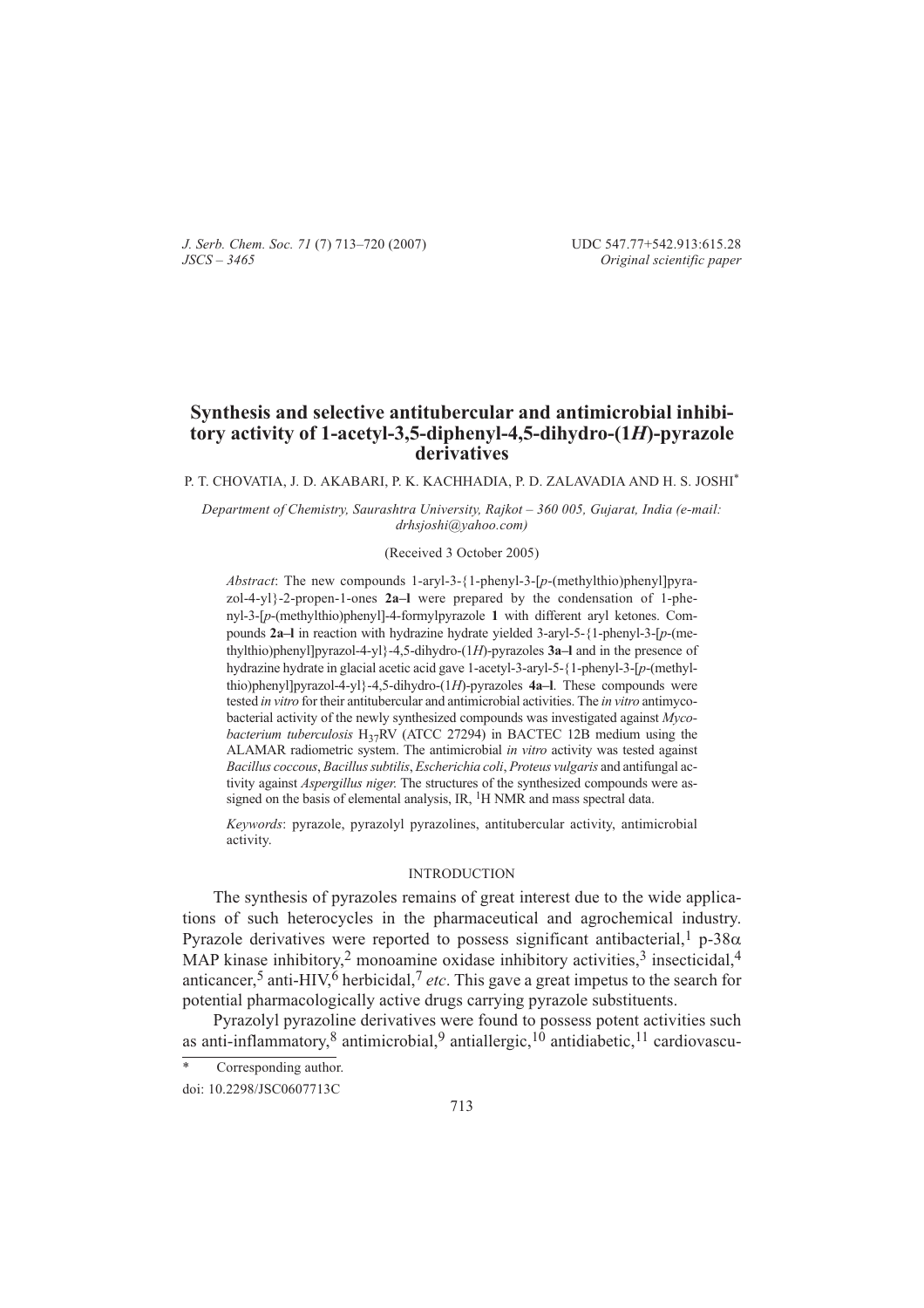714 CHOVATIA *et al.*

lar<sup>12</sup> and diuretic, <sup>13</sup> *etc*. The synthesis of a series of 3-aryl-5-{1-phenyl-3-[p-(methylthio)phenylpyrazol-4-yl-4,5-dihydro-(1*H*)-pyrazoles **3a–l** and 1-acetyl-3-aryl-5-{1-phenyl-3-[p-(methylthio)phenyl]pyrazol-4-yl}-4,5-dihydro-(1*H*)-pyrazoles **4a–l** and their antitubercular and antimicrobial screening are reported.

3-Aryl-5-1-phenyl-3--*p*-(methylthio)phenylpyrazol-4-yl-4,5-dihydro-(1*H*)-pyrazoles **3a–l** and 1-acetyl-3-aryl-5-1-phenyl-3--*p*-(methylthio)phenylpyrazol-4-yl-4,5-dihydro-(1*H*)-pyrazoles **4a–l** were synthesized by treating 1-aryl-3-1-phenyl-3--*p*-(methylthio)phenylpyrazol-4-yl-2-propen-1-ones **2a–l** with hydrazine hydrate and hydrazine hydrate in glacial acetic acid, respectively (Scheme 1).

The structures of the synthesized compounds **2a–l**, **3a–l** and **4a–l** were assigned on the basis of elemental analysis (Table I) as well as IR,  ${}^{1}$ H NMR, and mass spectral data (Table II). The bioassay indicated most of the synthesized compounds possessed significant growth promoting effects on various microbes. Under identical conditions, standard antibiotics showed zones of inhibition, such as ampicillin 20–24 mm, amoxicillin 21–25 mm, norfloxacin 18–25 mm, benzyl penicillin 15–20 mm, against bacterial strains and griseofulvin showed zones of inhibition of 18–24 mm against *Aspergillus niger*. None of the tested compounds showed significant *in vitro* antituberculosis activity at the 6.25 µg/mL level (MIC rifampin 0.25  $\mu$ g/mL).



Scheme 1.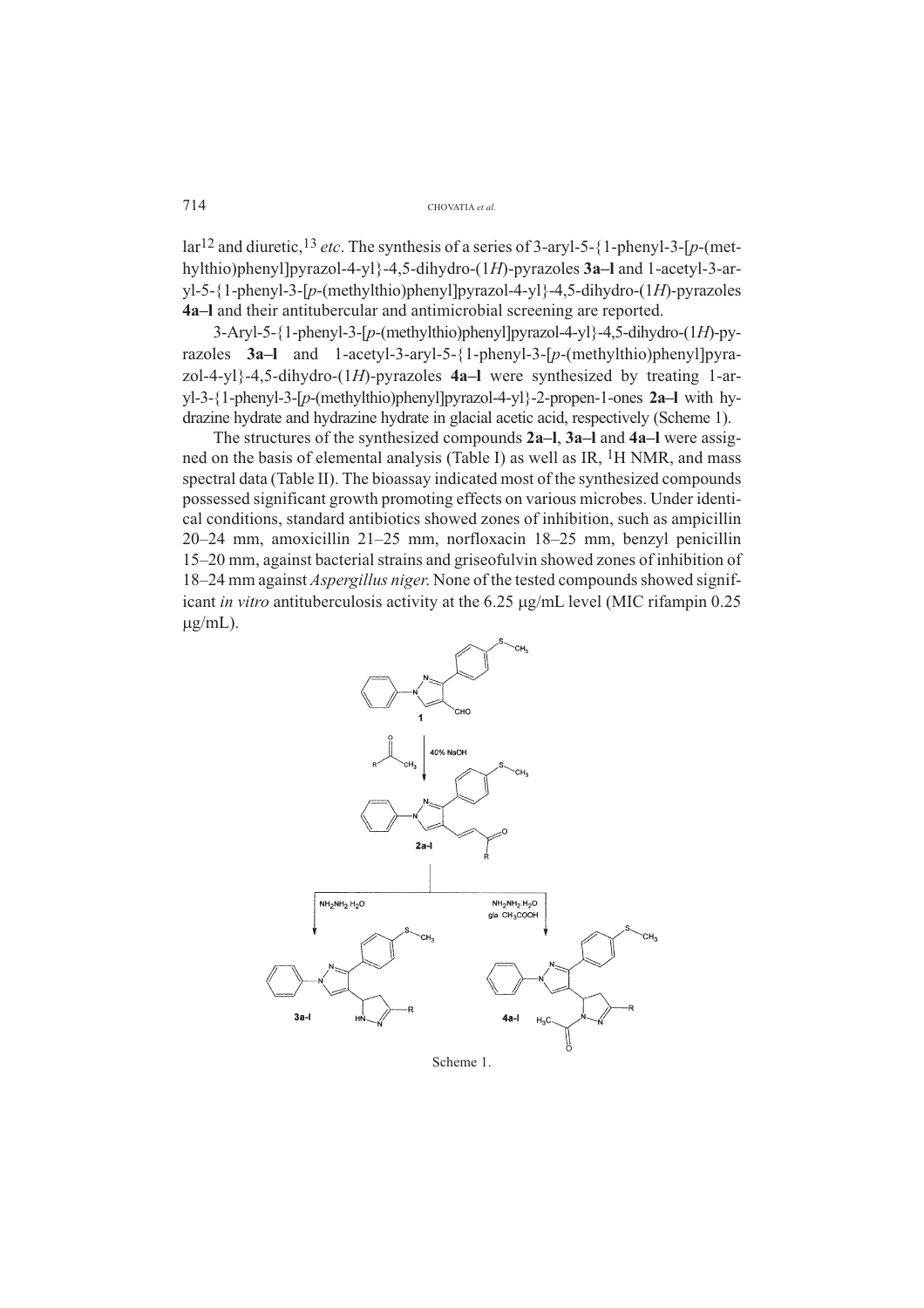#### EXPERIMENTAL

TLC was used to assess the reactions and the purity of the synthesized compounds. The melting points were determined in open capillary tubes and are uncorrected. The IR spectra were recorded on a Shimadzu FTIR-8400 instrument in a KBr disc and only noteworthy absorption levels (cm-1) are listed, 1H NMR spectra on a Brucker AC-300 MHz FT NMR using TMS as the internal standard (chemical shifts in  $\delta$ , ppm), and mass spectra on a Jeol D-300 spectrophotometer. All the compounds gave satisfactory elemental analysis.

### *Synthesis of 1-(*p*-chlorophenyl)-3-{1-phenyl-3-[*p*-(methylthio)phenyl]pyrazol-4-yl}-2-propen-1-one (2b)*

To a solution of 1-phenyl-3-[p-(methylthio)phenyl]-4-formylpyrazole (2.94 g, 0.01 mol) and *p*-chloroacetophenone (1.5 g, 0.01 mol) in ethanol (25 ml), 40 % NaOH was added until the solution became alkaline. The reaction mixture was stirred for 24 h. The contents were poured onto crushed ice, the product isolated and crystallized from ethanol. Yield 58 %; m.p. 134 ºC. Anal. Calcd. for  $C_{25}H_{19}CIN_2OS$ ; Required: C 69.68; H, 4.44; N, 6.50 %; Found: C, 69.65; H, 4.42; N, 6.48 %. IR(KBr, cm-1): 2966 (C–H str., aromatic), 1660 (C=O str.), 1502 (CH=CH str.), 1215 (C–N str.), 686 (C–Cl, str.). 1H NMR (300 MHz, CDCl3+DMSO-d6): 2.53 (*s*, 3H, Ar–SCH3), 6.93–8.32 (*m*, 14H, Ar–H), 7.34–7.46 (*d*, 1H, CH=CH), 7.80–7.83 (*d*, 1H, CH=CH). The mass spectrum indicated the molecular ion peak at  $m/z$  430 [M<sup>+</sup>].

Similarly, the other compounds **2a–l** were prepared. Their characterization data are recorded in Table I and their spectral data in Table II.

### *Synthesis of 3-(*p*-chlorophenyl)-5-{1-phenyl-3-[*p*-(methylthio)phenyl]pyrazol-4-yl}-4,5-dihydro-(1*H*)-pyrazole (3b)*

A mixture of 1-(*p*-chlorophenyl)-3-{1-phenyl-3-[*p*-(methylthio)phenyl]pyrazol-4-yl}-2-propen-1-one (4.30 g, 0.01 mol) and hydrazine hydrate (1 g, 0.02 mol) in 25 ml methanol was refluxed for 8 h. The reaction mixture was poured into ice cold water, the crude product isolated and crystallized from dioxane. Yield 65 %, m.p. 165 °C; Anal. Calcd. for  $C_{25}H_{21}C_1N_4S$ ; Required: C, 67.48 %; H, 4.76 %; N, 12.59 %; Found: C, 67.43 %; H, 4.73 %; N, 12.56 %. IR (KBr, cm-1): 3340 (N–H str.), 3074 (C–H str., aromatic), 1583 (C=N str.), 1095 (C–N str.), 617 (C–Cl, str.). 1H NMR (300 MHz, CDCl3+DMSO-d6): 2.49 (*s*, 3H, Ar–SCH3), 2.95–3.03 (*dd*, 1H, Ar–Hl), 3.36–3.45 (*dd*, 1H, Ar–Hm), 5.06–5.14 (*t*, 1H, Ar–Hk), 7.23–7.26 (*t*, 1H, Ar–Hc), 7.28–7.99 (*m*, 14H, Ar–H). The mass spectrum indicated the molecular ion peak at  $m/z$  445 [M<sup>+</sup>].

| Compd.         | R                                                    | M. f.                                                | M. $p.^{\circ}C$ | Yield/ $\%$ |        | % of Nitrogen |  |
|----------------|------------------------------------------------------|------------------------------------------------------|------------------|-------------|--------|---------------|--|
|                |                                                      |                                                      |                  |             | Calcd. | Found         |  |
| 3a             | $C_6H_{5}$                                           | $C_2$ <sub>5</sub> $H_2$ <sub>2</sub> $N_4$ S        | 196              | 70          | 13.65  | 13.60         |  |
| 3b             | 4-Cl-C <sub>6</sub> H <sub>4</sub> -                 | $C_{25}H_{21}CIN_4S$                                 | 165              | 65          | 12.59  | 12.55         |  |
| 3c             | $4-Br-C6H4$                                          | $C_2$ <sub>5</sub> $H_2$ <sub>1</sub> $BrN4S$        | 102              | 85          | 11.45  | 11.42         |  |
| 3d             | $4 - CH_3 - C_6H_4 -$                                | $C_{26}H_{24}N_4S$                                   | 206              | 56          | 13.20  | 13.16         |  |
| 3e             | $4-OCH3-C6H4$ -                                      | $C_{26}H_{24}N_{4}OS$                                | 170              | 60          | 12.72  | 12.70         |  |
| 3f             | $4-SCH_3-C_6H_4-$                                    | $C_{26}H_{24}N_4S_2$                                 | 118              | 78          | 12.27  | 12.24         |  |
| 3g             | $4-OH-C6H4$                                          | $C_2$ <sub>5</sub> H <sub>22</sub> N <sub>4</sub> OS | 108              | 62          | 13.14  | 13.10         |  |
| 3 <sub>h</sub> | $2-OH-C6H4$ -                                        | $C_{25}H_{22}N_{4}OS$                                | 240              | 65          | 13.14  | 13.11         |  |
| 3i             | $3,5-(Br)_{2}$ -4-OH-C <sub>6</sub> H <sub>2</sub> - | $C_{25}H_{20}Br_2N_4OS$                              | 94               | 64          | 9.59   | 9.55          |  |
| 3i             | $4-NO_2-C_6H_4-$                                     | $C_{25}H_{21}N_{5}O_{2}S$                            | 218              | 72          | 15.37  | 15.32         |  |

TABLE I. Characterization data of the compounds **3a–l**, **4a–l**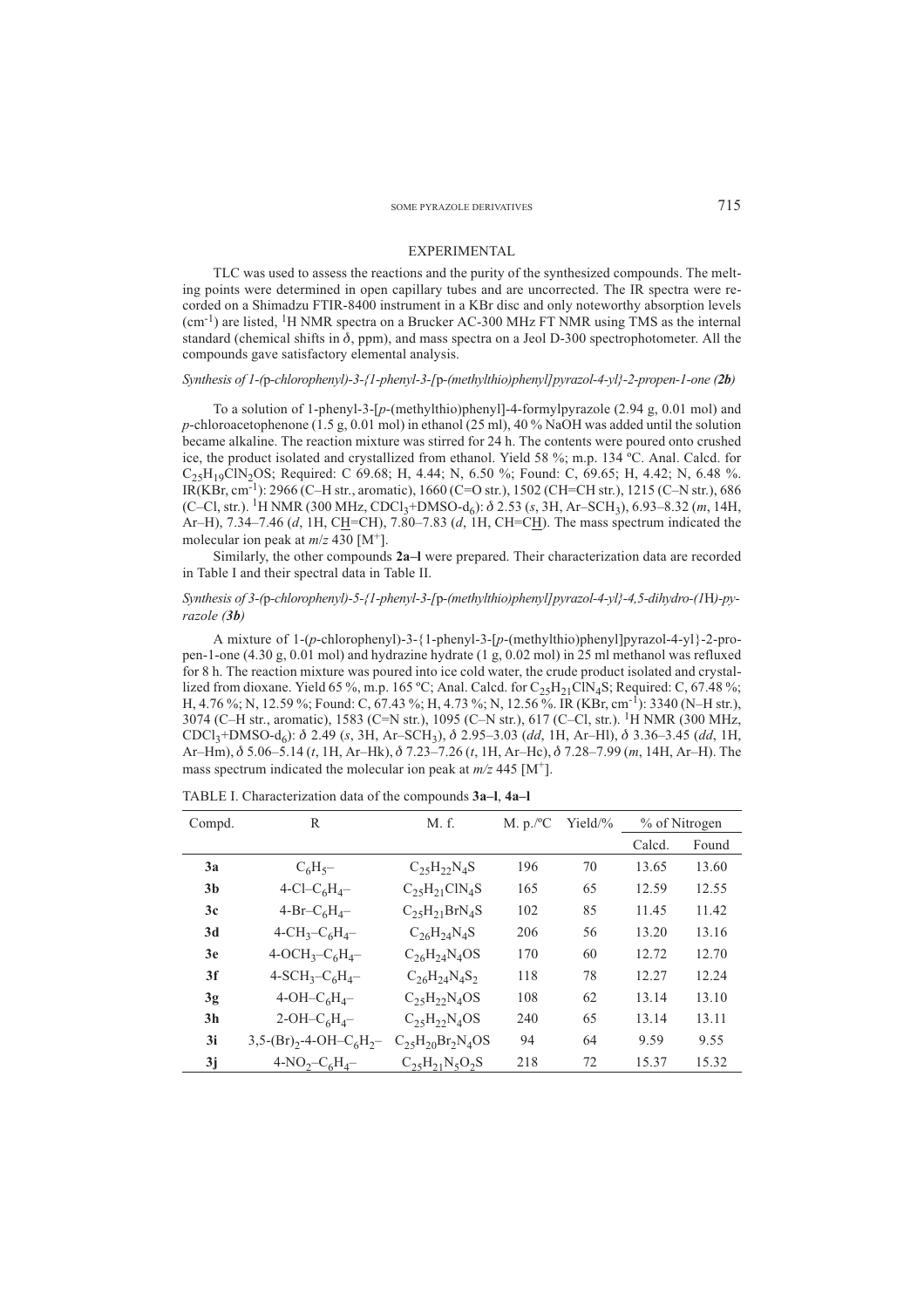716 CHOVATIA *et al.*

| Compd.         | R                                    | M. f.                     | M. $p.^{\circ}C$ | Yield/ $\%$ |        | % of Nitrogen |
|----------------|--------------------------------------|---------------------------|------------------|-------------|--------|---------------|
|                |                                      |                           |                  |             | Calcd. | Found         |
| 3k             | $3-NO_2-C_6H_4-$                     | $C_{25}H_{21}N_{5}O_{2}S$ | 270              | 55          | 15.37  | 15.33         |
| 31             | $C_5H_4N-$                           | $C_{24}H_{21}N_5S$        | 160              | 78          | 17.02  | 17.03         |
| 4a             | $C_6H_5$ -                           | $C_{27}H_{24}N_4OS$       | 275              | 81          | 12.38  | 12.36         |
| 4 <sub>b</sub> | 4-Cl–C <sub>6</sub> H <sub>4</sub> – | $C_{27}H_{23}CIN_4OS$     | 125              | 59          | 11.50  | 11.45         |
| 4c             | 4-Br- $C_6H_4$ -                     | $C_{27}H_{23}BrN_4OS$     | 102              | 62          | 10.54  | 10.51         |
| 4d             | $4 - CH_3 - C_6H_4 -$                | $C_{28}H_{26}N_{4}OS$     | 106              | 57          | 12.01  | 12.00         |
| 4e             | $4-OCH_3-C_6H_4-$                    | $C_{28}H_{26}N_4O_2S$     | 132              | 60          | 11.61  | 11.58         |
| 4f             | $4-SCH_3-C_6H_4-$                    | $C_{28}N_{26}N_4OS_2$     | 118              | 85          | 11.24  | 11.20         |
| 4g             | $4-OH-C6H4$                          | $C_{27}H_{24}N_{4}O_{2}S$ | 108              | 61          | 11.96  | 11.92         |
| 4 <sub>h</sub> | 2-OH- $C_6H_4-$                      | $C_{27}H_{24}N_4O_2S$     | 140              | 70          | 11.96  | 11.93         |
| 4i             | $3,5-(Br)_{2}-4-OH-C_{6}H_{2}-$      | $C_{27}H_{22}Br_2N_4O_2S$ | 226              | 72          | 8.94   | 8.92          |
| 4j             | $4-NO_2-C_6H_4-$                     | $C_{27}H_{23}N_5O_3S$     | 245              | 60          | 14.08  | 14.05         |
| 4k             | $3-NO_2-C_6H_4-$                     | $C_{27}H_{23}N_5O_3S$     | 110              | 59          | 14.08  | 14.05         |
| 41             | $C_5H_4N-$                           | $C_{26}H_{23}N_5OS$       | 251              | 62          | 15.44  | 15.40         |

TABLE I. Continued

Similarly, the other compounds **3a–l** were prepared. Their characterization data are recorded in Table I and their spectral data in Table II.

| Compd. | R                                                    | IR frequency in $cm^{-1}$       |      |      |                          | <sup>1</sup> H NMR (in $\delta$ , ppm)             |
|--------|------------------------------------------------------|---------------------------------|------|------|--------------------------|----------------------------------------------------|
|        |                                                      | $C-H$ str. $-C=N-N-H$<br>alkane | str. | str. | X                        | $Ar-H$                                             |
| 3a     | $C_6H_5$ -                                           | 2966                            | 1608 |      | 3340 2.51 (s, 3H)        | $2.94 - 7.96$ ( <i>m</i> , 19H)                    |
| 3b     | 4-Cl–C <sub>6</sub> H <sub>4</sub> –                 | 2958                            | 1606 |      | 3340 2.52 (s, 3H)        | $2.95 - 7.99$ ( <i>m</i> , 18H)                    |
| 3c     | 4-Br- $C_6H_4$ -                                     | 2955                            | 1605 |      | 3345 2.53 $(s, 3H)$      | $2.96 - 7.93$ ( <i>m</i> , 18H)                    |
| 3d     | $4 - CH_3 - C_6H_4 -$                                | 2963                            | 1608 |      |                          | 3341 2.49 (s, 3H), 2.46 (s, 3H) 2.96–7.98 (m, 18H) |
| 3e     | $4-OCH3-C6H4$                                        | 2968                            | 1612 |      |                          | 3336 2.54 (s, 3H), 3.80 (s, 3H) 2.92–7.97 (m, 18H) |
| 3f     | $4-SCH_3-C_6H_4-$                                    | 2933                            | 1601 |      |                          | 3349 2.53 (s, 3H), 2.55 (s, 3H) 2.96–7.99 (m, 18H) |
| 3g     | $4-OH-C6H4$                                          | 2976                            | 1613 |      | 3350 2.48 $(s, 3H)$      | $2.94 - 7.94$ ( <i>m</i> , 19H)                    |
| 3h     | $2-OH-C6H4$                                          | 2958                            |      |      | 1616 3341 2.49 $(s, 3H)$ | $2.93 - 7.96$ (m, 19H)                             |
| 3i     | $3,5-(Br)_{2}$ -4-OH-C <sub>6</sub> H <sub>2</sub> - | 2936                            | 1620 |      | 3356 2.47 $(s, 3H)$      | $2.91 - 7.94(m, 17H)$                              |
| 3i     | $4-NO_2-C_6H_4-$                                     | 2957                            | 1619 |      | $3341$ 2.52 (s, 3H)      | $2.96 - 7.99$ ( <i>m</i> , 18H)                    |
| 3k     | $3-NO_2-C_6H_4-$                                     | 2945                            | 1621 |      | 3334 2.53 $(s, 3H)$      | $2.92 - 7.96$ (m, 18H)                             |
| 31     | $C_5H_4N-$                                           | 2936                            | 1613 |      | 3342 2.56 (s, 3H)        | $2.95 - 7.93$ ( <i>m</i> , 18H)                    |
| 4a     | $C_6H_5$ -                                           | 2922                            |      |      | 1563 3436 2.50 $(s, 3H)$ | $6.82 - 8.42$ ( <i>m</i> , 21H)                    |
| 4b     | 4-Cl- $C_6H_4$ -                                     | 2923                            |      |      | 1564 3433 2.53 $(s, 3H)$ | $6.86 - 8.45$ (m, 20H)                             |
| 4c     | 4-Br- $C_6H_4$ -                                     | 2945                            |      |      | 1567 3456 2.51 (s, 3H)   | $6.82 - 8.46$ ( <i>m</i> , 20H)                    |

TABLE II. IR and NMR spectral data of the compounds **3a–l**, **4a–l**.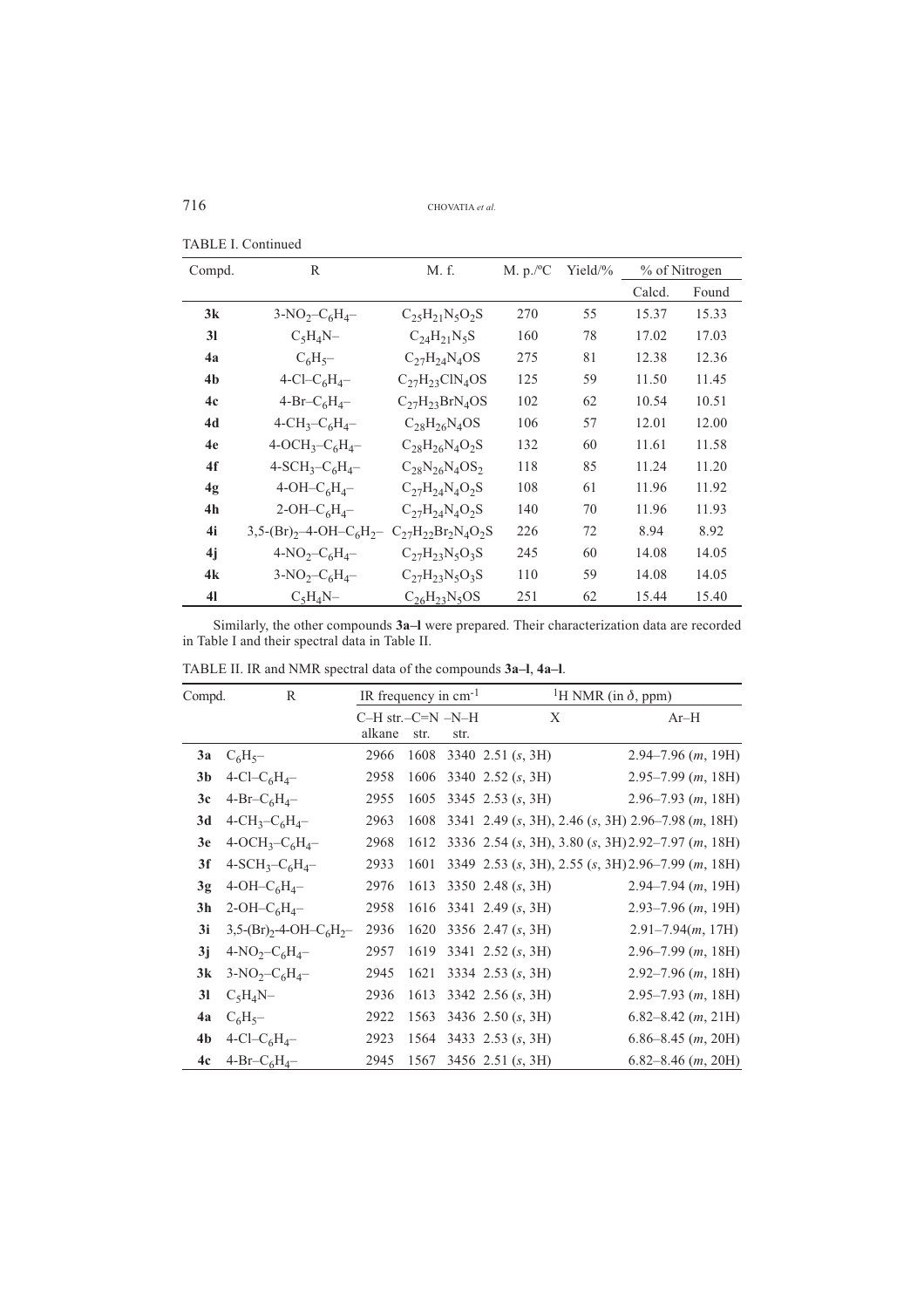| <b>TABLE II. Continued</b> |  |
|----------------------------|--|
|----------------------------|--|

| Compd.         | R                                                    | IR frequency in $cm^{-1}$       |      |      | <sup>1</sup> H NMR (in $\delta$ , ppm)                       |                                 |
|----------------|------------------------------------------------------|---------------------------------|------|------|--------------------------------------------------------------|---------------------------------|
|                |                                                      | $C-H$ str. $-C=N-N-H$<br>alkane | str. | str. | X                                                            | $Ar-H$                          |
| 4d             | $4 - CH_3 - C_6H_4 -$                                |                                 |      |      | 2936 1558 3445 2.48 (s, 3H), 2.50 (s, 3H) 6.84–8.44 (m, 20H) |                                 |
| 4e             | $4-OCH_3-C_6H_4-$                                    |                                 |      |      | 2945 1562 3439 2.50 (s, 3H), 3.9 (s, 3H) 6.89–8.41 (m, 20H)  |                                 |
| 4f             | $4-SCH_3-C_6H_4-$                                    | 2921                            |      |      | 1556 3441 2.56 (s, 3H), 2.28 (s, 3H) 6.83–8.39 (m, 20H)      |                                 |
| 4 <sub>g</sub> | $4-OH-C6H4$                                          | 2931                            |      |      | 1552 3425 2.49 $(s, 3H)$                                     | $6.81 - 8.38$ ( <i>m</i> , 21H) |
| 4h             | $2-OH-C6H4$ -                                        |                                 |      |      | 2913 1563 3416 2.53 (s, 3H)                                  | $6.82 - 8.42$ ( <i>m</i> , 21H) |
| 4i             | $3,5-(Br)_{2}$ -4-OH-C <sub>6</sub> H <sub>2</sub> - | 2945                            |      |      | $1564$ 3152 2.47 $(s, 3H)$                                   | $6.86 - 8.46$ ( <i>m</i> , 19H) |
| 4i             | 4-NO <sub>2</sub> -C <sub>6</sub> H <sub>4</sub> -   | 2910                            |      |      | 1563 3429 2.54 $(s, 3H)$                                     | $6.85 - 8.39$ ( <i>m</i> , 20H) |
| 4k             | $3-NO_2-C_6H_4-$                                     | 2903                            |      |      | 1552 3423 2.53 $(s, 3H)$                                     | $6.82 - 8.46$ ( <i>m</i> , 20H) |
| 41             | $C_5H_4N-$                                           |                                 |      |      | 2914 1545 3433 2.52 (s, 3H)                                  | $6.84 - 8.43$ ( <i>m</i> , 20H) |

*Synthesis of 1-acetyl-3-(*p*-chlorophenyl)-5-{1-phenyl-3-[*p*-(methylthio)phenyl]pyrazol-4-yl}-4,5-dihydro-(1*H*)-pyrazole (4b)*

A mixture of 1-(*p*-chlorophenyl)-3-{1-phenyl-3-[*p*-(methylthio)phenyl]pyrazol-4-yl}-2-propen-1-one (2.10 g, 0.01 mol), in 25 ml of ethanol, hydrazine hydrate (0.5 g, 0.01 mol) and glacial acetic acid (10 ml) was refluxed for 8 h. The content was poured onto ice. The product was isolated and crystallized from ethanol. Yield, 59 %. m.p. 125 °C. Anal. Calcd. for  $C_{27}H_{23}CIN_4OS$ ; Required: C, 66.59 %; H, 7.28 %; N, 11.50 %. Found: C, 66.55 %; H, 7.25 %; N, 11.45 %. IR (KBr, cm-1): 3433 (N–H str.), 3053 (C–H str., aromatic), 1564 (C=N str.), 1033 (C–N str.), 760 (C–Cl, str.). 1H NMR (300 MHz, CDCl3+DMSO-*d*6): 2.44 (*s*, 3H, –NCOCH3), 2.49 (*s*, 3H, Ar–SCH3), 3.02–3.09 (*dd*, 1H, Ar–Hl), 3.54–3.64 (*dd*, 1H, Ar–Hm), 5.83–5.88 (*dd*, 1H, Ar–Hk), 6.88–7.76 (*m*, 14H, Ar–H). The mass spectrum indicated the molecular ion peak at  $m/z$  488 [M<sup>+</sup>].

Similarly, the other compounds **4a–l** were prepared. Their characterization data are recorded in Table I and their spectral data in Table II.

#### RESULTS AND DISCUSSION

## *Antitubercular activity.*

The antitubercular evaluation of the compounds was carried out at the Tuberculosis Antimicrobial Acquistition Co-ordinating Facility (TAACF), USA. All the compounds were screened against *Mycobacterium tuberculosis* strain H<sub>37</sub>Rv at a concentration of  $6.25 \mu g/mL$  in BACTEC 12B medium using the ALAMAR radiometric system.

The antitubercular activity data were compared with the standard drug Rifampin at  $0.25 \mu g/mL$  concentrations, which showed 98 % inhibition (Table III).

#### *Antimicrobial activity.*

The antimicrobial activity was assayed using the cup-plate agar diffusion method<sup>14</sup> by measuring the zone of inhibition in mm. All the compounds were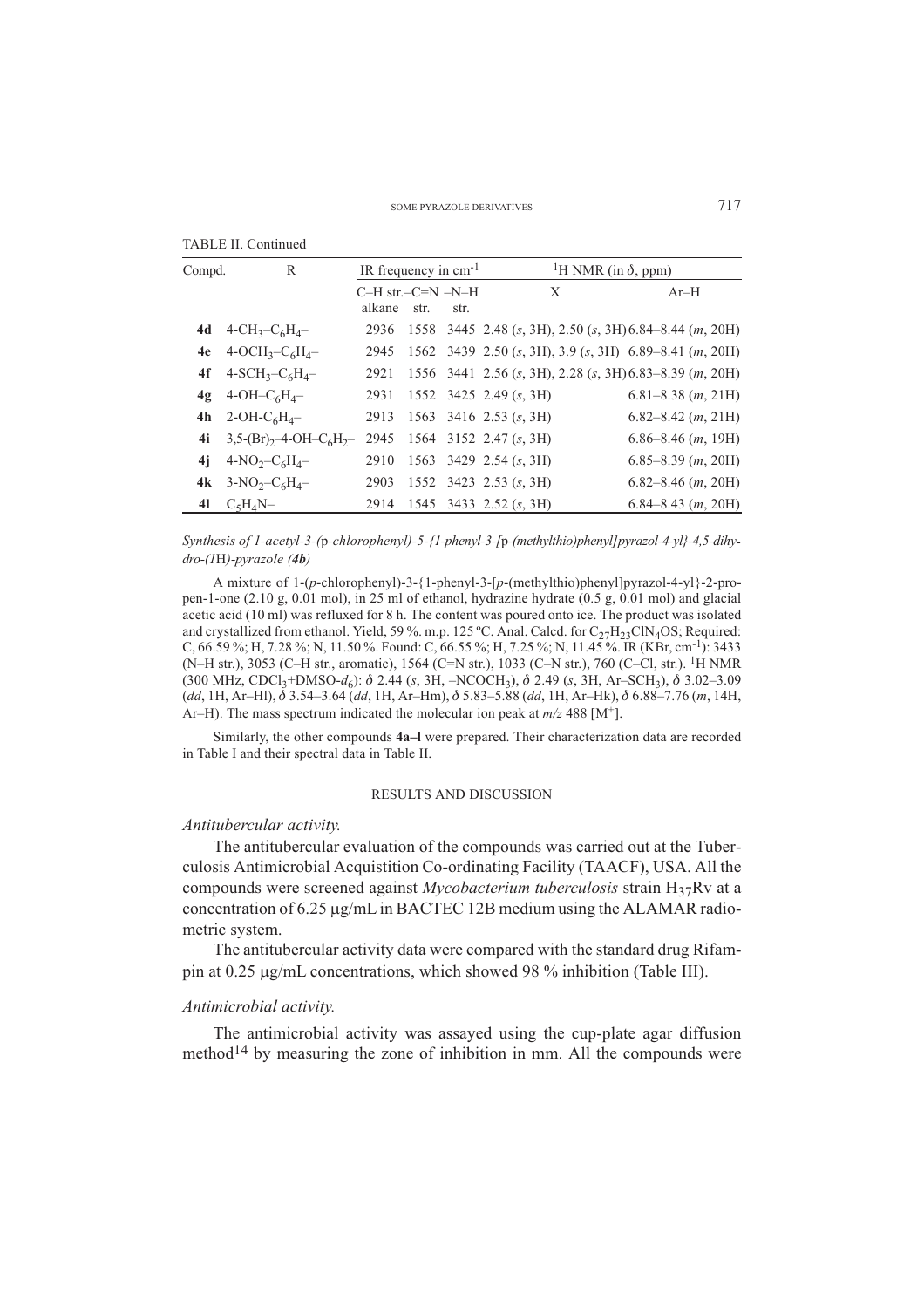## 718 CHOVATIA *et al.*

| Compd.            | % Inhibition               | Zones of inhibition |                        |        |                     |            |  |  |  |
|-------------------|----------------------------|---------------------|------------------------|--------|---------------------|------------|--|--|--|
|                   | antitubercular<br>activity |                     | Antifungal<br>activity |        |                     |            |  |  |  |
|                   |                            | B. coccous          | <b>B.</b> subtilis     |        | E. coli P. vulgaris | A. niger   |  |  |  |
| 3a                | 25                         | 13                  | 13                     | $10\,$ | 11                  | 14         |  |  |  |
| 3 <sub>b</sub>    | 36                         | 21                  | 17                     | 19     | 10                  | 17         |  |  |  |
| 3c                | 24                         | 12                  | 16                     | 12     | 13                  | 13         |  |  |  |
| 3d                | 29                         | 22                  | 14                     | $11\,$ | 17                  | $18\,$     |  |  |  |
| 3e                | 86                         | 10                  | 10                     | 8      | 18                  | 14         |  |  |  |
| 3f                | 18                         | 08                  | 08                     | 17     | 12                  | 10         |  |  |  |
| 3g                | 42                         | 09                  | 12                     | 16     | 19                  | 13         |  |  |  |
| 3h                | $00\,$                     | 10                  | $21\,$                 | 12     | 13                  | 18         |  |  |  |
| 3i                | 55                         | 14                  | 13                     | 14     | 20                  | 17         |  |  |  |
| 3j                | ${\bf 00}$                 | 16                  | 14                     | 13     | 16                  | 14         |  |  |  |
| 3k                | 25                         | 17                  | 17                     | $10\,$ | 10                  | 21         |  |  |  |
| 31                | 10                         | 12                  | 18                     | 21     | 14                  | 16         |  |  |  |
| 4a                | 35                         | 11                  | 10                     | 12     | 13                  | 10         |  |  |  |
| 4 <sub>b</sub>    | 42                         | ${\bf 08}$          | 16                     | $10\,$ | $18\,$              | $17\,$     |  |  |  |
| 4c                | 36                         | 13                  | 14                     | 12     | 11                  | 12         |  |  |  |
| 4d                | 86                         | 12                  | 12                     | 14     | 10                  | 21         |  |  |  |
| 4e                | 55                         | 13                  | 23                     | 16     | 14                  | $11\,$     |  |  |  |
| 4f                | 18                         | 18                  | 16                     | 13     | 18                  | 18         |  |  |  |
| 4g                | 42                         | 16                  | 13                     | 17     | ${\bf 08}$          | 16         |  |  |  |
| 4h                | $00\,$                     | 17                  | 18                     | 19     | 17                  | 21         |  |  |  |
| 4i                | $11\,$                     | 13                  | 17                     | 16     | 19                  | 17         |  |  |  |
| 4j                | 35                         | 17                  | 11                     | 17     | 16                  | 23         |  |  |  |
| 4k                | 10                         | $11\,$              | 13                     | 18     | 17                  | 12         |  |  |  |
| 4 <sub>l</sub>    | 56                         | 18                  | 18                     | 14     | 23                  | 10         |  |  |  |
| Ampicillin        |                            | 20                  | 24                     | 22     | 21                  | $00\,$     |  |  |  |
| Amoxicillin       |                            | 21                  | 24                     | 25     | 25                  | $00\,$     |  |  |  |
| Norfloxacin       |                            | $1\,8$              | 17                     | 24     | 25                  | ${\bf 00}$ |  |  |  |
| Benzyl penicillin |                            | 20                  | 18                     | 18     | 15                  | $00\,$     |  |  |  |
| Griseofulvin      |                            | $00\,$              | $00\,$                 | $00\,$ | $00\,$              | 24         |  |  |  |

TABLE III. Antitubercular and antimicrobial screening results for compounds **3a–l**, **4a–l**.

screened *in vitro* for their antimicrobial activity against the bacterial strains *Bacillus coccous*, *Bacillus subtilis*, *Escherichia coli*, *Proteus vulgaris* and the fungi Aspergillus niger at a concentration of 40 µg/mL. The standard drugs ampicillin, amoxicillin, norfloxacin, benzyl penicillin and griseofulvin were used for compa-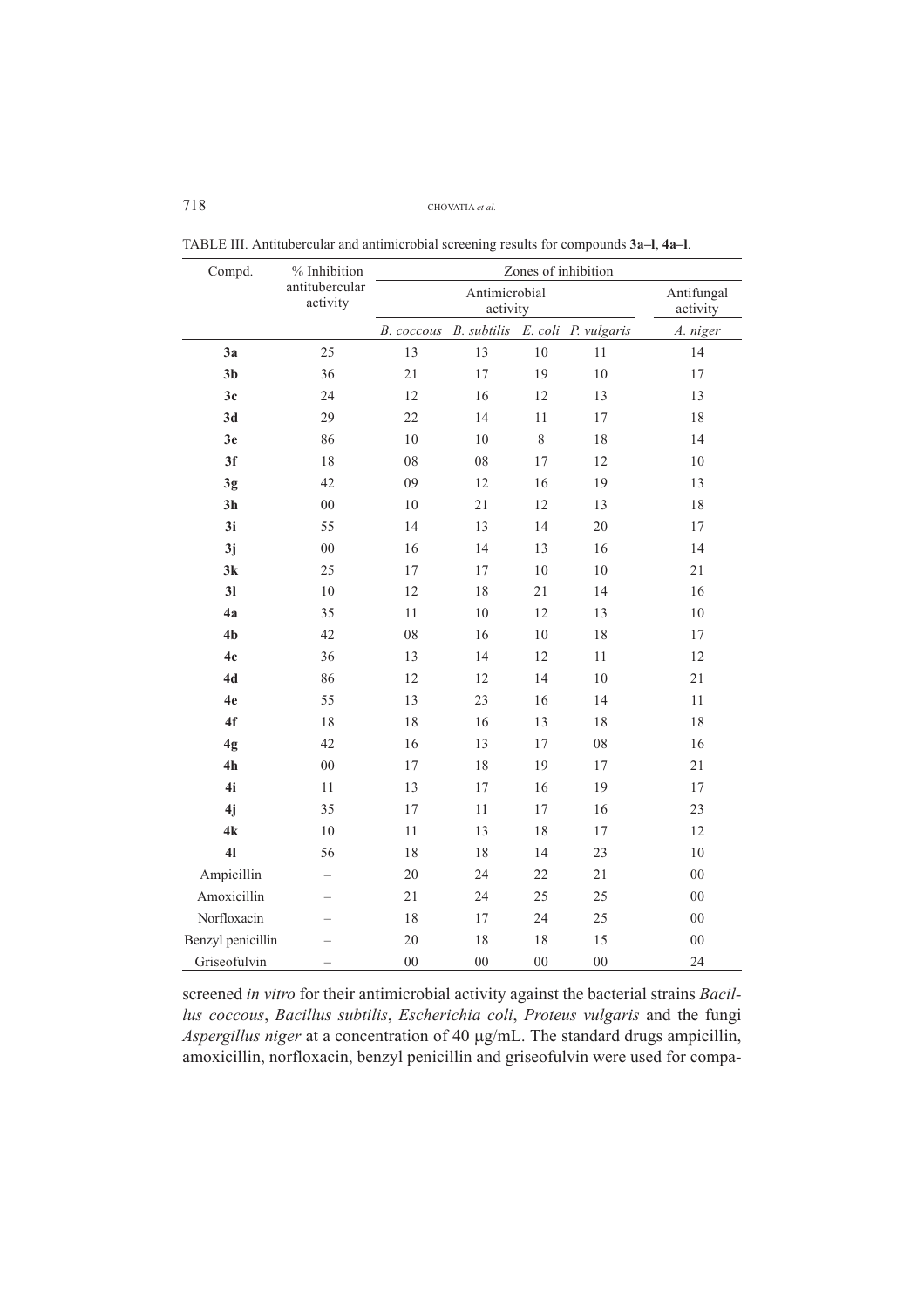#### SOME PYRAZOLE DERIVATIVES 719

rison purposes. The results are given in Table III, from where it can be seen that the compounds **3b**, **3d**, **3k**, **4f**, **4j** and **4l** were active against *B. coccous*, the **3b**, **3f**, **3k**, **3l**, **4e**, **4g**, **4i** and **4l** against *B. subtilis*, the compounds **3b**, **3f**, **3l**, **4g**, **4h**, **4j** and **4k** against *E. coli*, the compounds **3d**, **3e**, **3g**, **3i**, **4b**, **4f**, **4g**, **4h** and **4l** against *P. vulgaris* and the compounds **3b**, **3d**, **3h**, **3i**, **3k**, **4b**, **4d**, **4g**, **4h** and **4i** display maximum activity against *A. niger*.

*Acknowledgement*: The authors thank the Professor and Head of the Department of Chemistry, Saurashtra University, Rajkot. The authors are thankful to RSIC, Chandigarh and CDRI, Lucknow for the spectral and analytical data. The authors are also thankful to the Tuberculosis Antimicrobial Acquisition Co-ordinating Facility (TAACF) for providing the antitubercular activities data.

#### ИЗВОД

## СИНТЕЗА И СЕЛЕКТИВНА ИНХИБИТОРСКА АНТИТУБЕРКУЛИНСКА И АНТИБАКТЕРИЈСКА АКТИВНОСТ ДЕРИВАТА 1-АЦЕТИЛ-3,5-ДИФЕНИЛ-4,5-ДИХИДРО-(1*H*)-ПИРАЗОЛА

#### P. T. CHOVATIA, J. D. AKABARI, P. K. KACHHADIA, P. D. ZALAVADIA  $u$  H. S. JOSHI

#### *Department of Chemistry, Saurashtra University, Rajkot – 360 005, Gujarat, India*

Нова једињења 1-арил-3-{1-фенил-3-[p-(метилтио)фенил]-пиразол-4-ил}-2-пропен-1-они **2a–l** добијена су кондензацијом 1-фенил-3-[*p*-(метилтио)фенил]-4-формилпиразола 1 са различитим арилкетонима. Једињења 2а–l у реакцији са хидразинхидратом дала су 3-арил-5-{1-фенил-3-[*p*-(метилтио)фенил]-пиразол-4-ил}-4,5-дихидро-(1*H*)-пиразоле 3a–l и у присуству хидразинхидрата у глацијалној сирћетној киселини 1-ацетил-3-арил-5-{1-фенил-3-[р-(метилтио)фенил]-пиразол-4-ил}-4,5–дихидро-(1*H*)-пиразоле 4a–l. Ова једињења cy тестирана *in vitro* на антитуберкулинску и антибактеријску активност. *In vitro* антигљивична и антибактеријска активност синтетизованих једињења испитивана је према Му*cobacterium tuberculosis* H<sub>37</sub>RV (АТСС 27924) у ВАСТЕС 12В средини коришћењем ALAMAR radiometrijskog sistema. Antimikrobna aktivnost *in vitro* testirana je prema *Bacillus*  $coccous$ , *Bacillus subtilis*, *Escherichia coli*, *Proteus vulgaris*, као и антигљивична активност prema *Aspergillus niger*. Struktura sintetizovanih jediwewa definisana je na osnovu елементалне анализе, IR, <sup>1</sup>H NMR и масеноспектрометријских података.

(Примљено 3. октобра 2005)

#### **REFERENCES**

- 1. A. Tanitame, Y. Oyamada, K. Ofuji, M. Fujimoto, N. Iwai, Y. Hiyama, K. Suzuki, H. Ito, H. Terauchi, M. Kawasaki, K. Nagai, M. Wachi, J. Yamagishi, *J. Med. Chem*. **47** (2004) 3693
- 2. A. L. Gill, M. Frederickson, A. Cleasby, S. J. Woodhead, M. G. Carr, A. J. Woodhead, M. T. Walker, M. S. Congreve, L. A. Devine, D. Tisi, M.O'Reilly, L. C. A. Seavers, D. J. Davis, J. Curry, R. Anthony, A. Padova, C. W. Murray, R. A. E. Carr, H. Jhoti, *J. Med. Chem*. **48** (2005) 414
- 3. F. Chimenti, A. Bolasco, F. Manna, D. Secci, P. Chimenti, O. Befani, P. Turini, V. Giovannini, B. Mondovi, R. Cirilli, F. La Torre, *J. Med. Chem.* **47** (2004) 2071
- 4. Y. Kando, T. Kiji, M. Noguchi, Y. Manabe, Jpn. Kokai Tokkyo Koho JP **08**, 311,036; *Chem. Abstr.* **126** (1997) 89367r
- 5. D. Berta, E. Felder, A. Vulpetti, M. Villa, PCT Int. Appl. WO **02** 62804 (Cl. CO7D498/04); *Chem. Abstr.* **137** (2002) 169517g
- 6. S. D. Bhardwaj, V. S. Jolly, *Orient. J. Chem.* **12** (1996) 185; *Chem. Abstr.* **126** (1997) 1442174